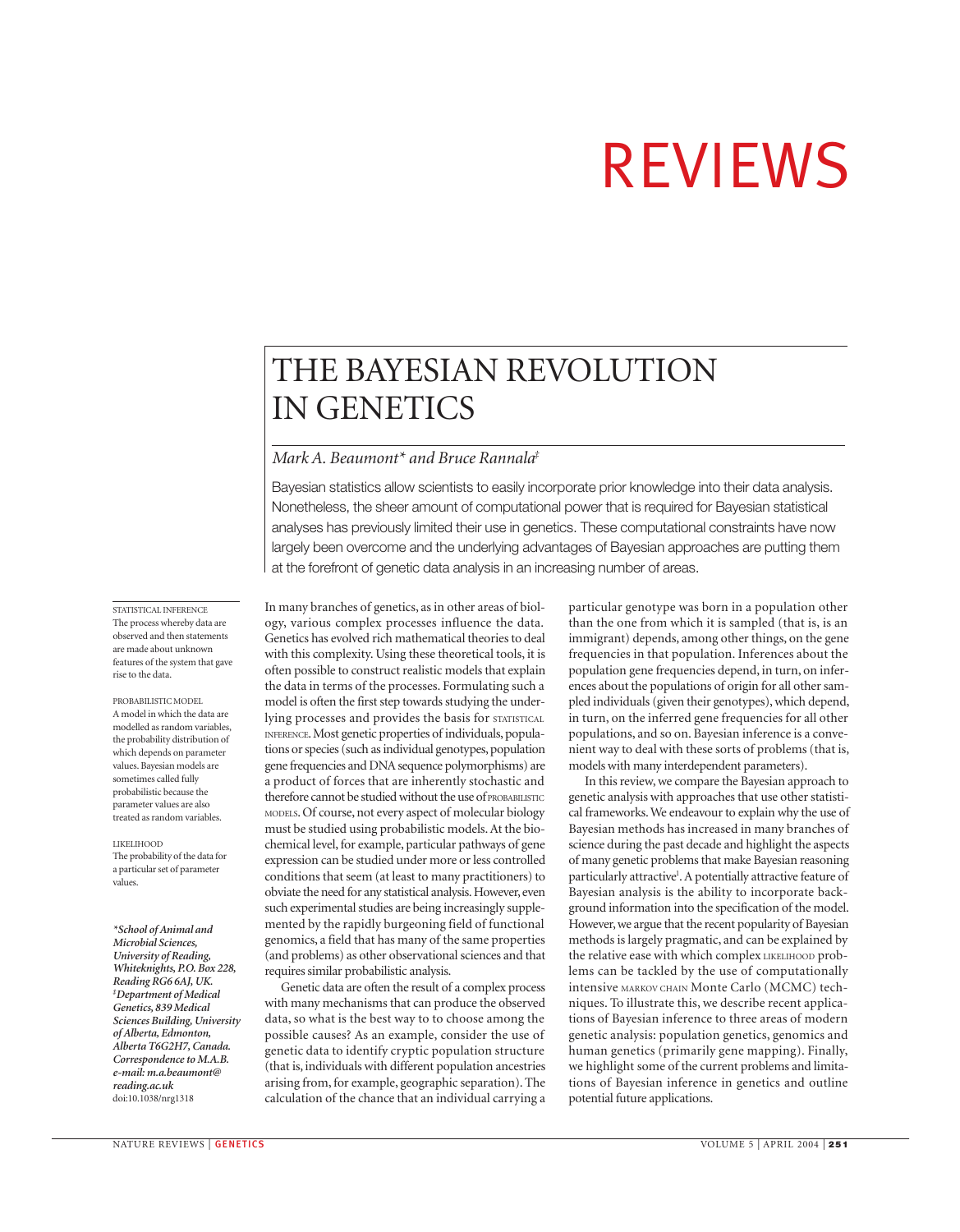#### MARKOV CHAIN

A model that is suitable for modelling a sequence of random variables, such as nucleotide base pairs in DNA, in which the probability that a variable assumes any specific value depends only on the value of a specified number of most recent variables that precede it. In an *n*th-order Markov chain, the probability distribution of a variable depends on the *n* preceding observations.

MARGINAL LIKELIHOOD Also known as the 'prior predictive distribution' The probability distribution of the data irrespective of the parameter values.

RANDOM VARIABLE A quantity that might take any of a range of values (discrete or continuous) that cannot be predicted with certainty but only described probabilistically.

JOINT PROBABILITY DISTRIBUTION The probability distribution of all combinations of two or more random variables.

PRIOR [DISTRIBUTION] The probability distribution of parameter values before observing the data.

CONDITIONAL DISTRIBUTION The distribution of one or more random variables when other random variables of a joint probability distribution are fixed at particular values.

POSTERIOR DISTRIBUTION The conditional distribution of the parameter given the observed data.

#### POINT ESTIMATE

A summary of the location of a parameter value. In a Bayesian setting, this is generally the mean, mode or median of the posterior distribution.

INTERVAL ESTIMATE An estimate of the region in which the true parameter value is believed to be located.



Figure 1 | **The basic features that underlie Bayesian inference.** We imagine that the data *D* can take any value that is measured along the *x*-axis of the figure. Similarly, the parameter value Φ can take any value that is measured along the *y*-axis. Bayesian inference involves creating the joint distribution of parameters and data, *P*(*D*,Φ), illustrated by the contour intervals in the figure. This distribution can be obtained simply as the product of the prior *P*(Φ) and the likelihood *P*(*D*|Φ). Typically, the likelihood will arise from a statistical model in which it is necessary to consider how the data can be 'explained' by the parameter(s). The prior is an assumed distribution of the parameter that is obtained from background knowledge. The arrows in the figure show that marginal distributions are obtained by summing (integrating) the joint distribution either over the data, recovering the prior (the distribution on the right of the joint distribution), or over the values of the parameter, giving the MARGINAL LIKELIHOOD (the first distribution directly below the joint distribution). Conditional distributions (represented by the '|' in notation) are indicated by the dotted lines in the figure, and represent taking a 'slice' through the joint distribution and then rescaling the distribution so that the sum (integral) of possible values is equal to one. The scaling factor that is needed is given by the marginal distribution. Any conditional distribution is simply the joint distribution divided by a marginal distribution. For example, the likelihood can be recovered by dividing the joint distribution by the prior. The posterior distribution, *P*(Φ|*D*) the key quantity that we want in Bayesian inference — is the joint distribution divided by the marginal likelihood. It is the computation of the marginal likelihood (that is, the integrations denoted by the arrows that point down from the joint distribution) that is typically problematic.

#### Principles of Bayesian inference

The essence of the Bayesian viewpoint is that there is no logical distinction between model parameters and data. Both are RANDOM VARIABLES with a JOINT PROBABILITY DISTRIBUTION that is specified by a probabilistic model. From this viewpoint,'data' are observed variables and 'parameters' are unobserved variables. The joint distribution is a product of the likelihood and the PRIOR. The prior encapsulates information about the values of a parameter before examining the data in the form of a probability distribution. The likelihood is a CONDITIONAL DISTRIBUTION that specifies the probability of the observed data given any particular values for the parameters and is based on a model of the underlying process. Together, these two functions combine all available information about the parameters. Bayesian statistics simply involves manipulating this joint distribution in various ways to make inferences about the parameters, or the probability model, given the data (FIG. 1). The main aim of Bayesian inference is to calculate the POSTERIOR DISTRIBUTION of the parameters, which is the conditional distribution of parameters given the data.

A POINT ESTIMATE of a parameter is obtained by considering some property of the posterior distribution (usually the mode or the mean). An INTERVAL ESTIMATE of a parameter can be obtained by considering a 'credible set' of values (a set or interval that contains the true parameter with probability  $1-\alpha$ , for which  $\alpha$  is a pre-specified significance level such as 0.05). An example that uses Bayesian inference to 'assign' an individual from an unknown source population to its population of birth on the basis of its genotype is presented in BOX 1.

Other well-known non-Bayesian approaches to statistical inference include the method of maximum likelihood and the METHOD OF MOMENTS, which form the basis of classical or FREQUENTIST INFERENCE2 . Maximum likelihood bases inferences entirely on the likelihood function, incorporating no prior information and choosing point estimates of parameters that maximize the probability of the data given the parameter (that is, maximizing the likelihood as a function of the parameter for a fixed set of data). Historically, there have been many arguments both for and against the use of various inference frameworks. An old criticism of the Bayesian approach is that there is something unsatisfactorily subjective in choosing a prior. However, this is no different in principle from the choice of likelihood function in the maximum-likelihood method<sup>1</sup>. In fact, as is demonstrated below, modern Bayesian methods often place explicit prior probabilities on alternative likelihood functions to calculate their posterior probability given the data.

There are many practical reasons to use Bayesian inference: if a probability model includes many interdependent variables that are constrained to a particular range of values (as is often the case in genetics), maximumlikelihood inference requires that a constrained multidimensional maximization be carried out to find the combined set of parameter values that maximize the likelihood function. This is often a difficult numerical analysis problem and might require enormous computational effort. In addition, under the maximum-likelihood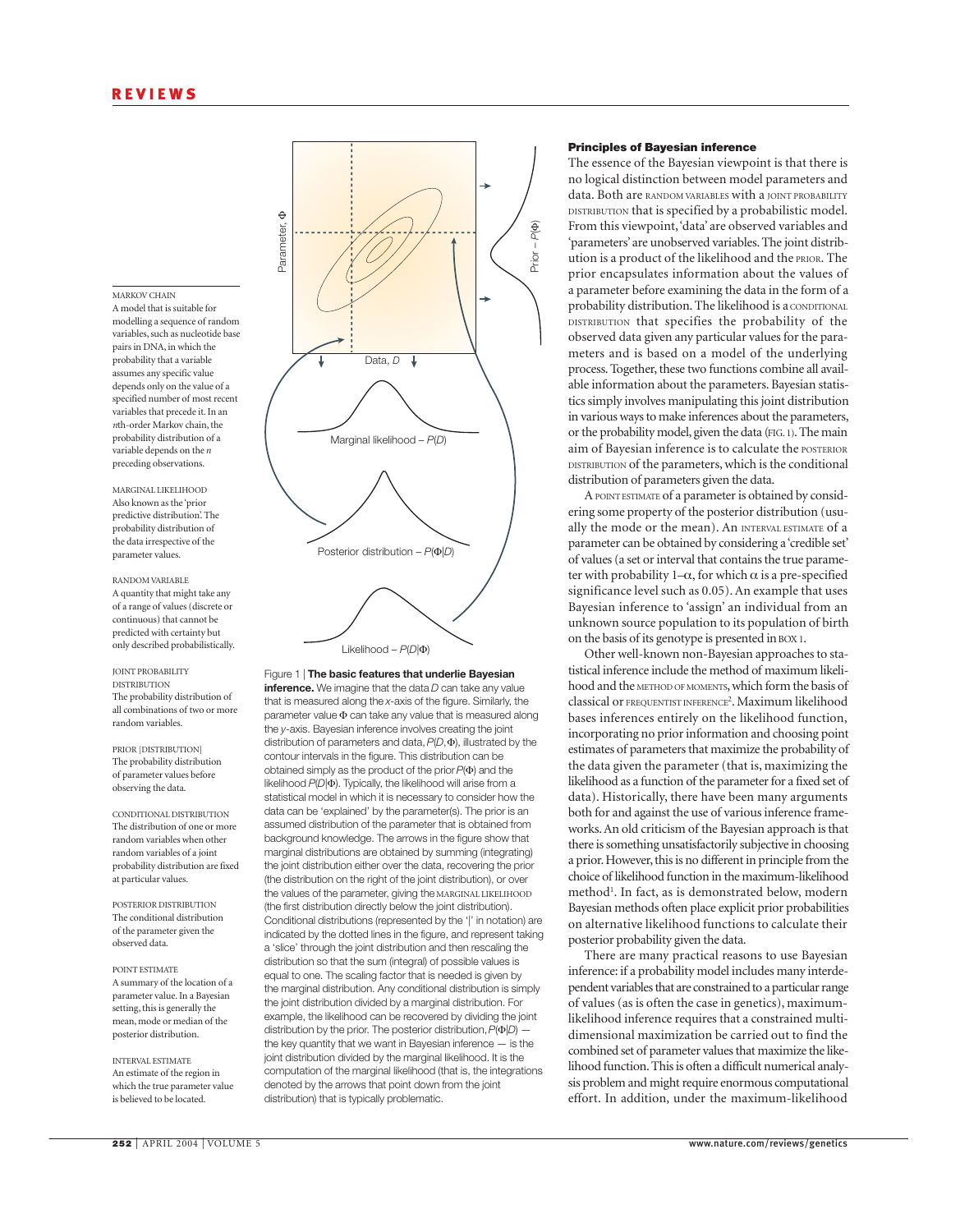|                                         |            | Data (observed variables) |                       |                                 |            |                       |                          |                      |
|-----------------------------------------|------------|---------------------------|-----------------------|---------------------------------|------------|-----------------------|--------------------------|----------------------|
|                                         | Genotype A |                           |                       | Genotype $B$                    |            |                       |                          |                      |
|                                         |            | Likelihood                | Joint<br>distribution | <b>Posterior</b><br>probability | Likelihood | Joint<br>distribution | Posterior<br>probability | Prior<br>probability |
| Parameters<br>(unobserved<br>variables) | Immigrant  | 0.01                      |                       | 0.0012                          | 0.99       |                       | 0.69                     |                      |
|                                         |            |                           | 0.001                 |                                 |            | 0.099                 |                          | 0.1                  |
|                                         | Resident   | 0.95                      |                       | 0.9988                          | 0.05       |                       | 0.31                     |                      |
|                                         |            |                           | 0.855                 |                                 |            | 0.045                 |                          | 0.9                  |
| Probability of data                     |            |                           | 0.856                 |                                 |            | 0.144                 |                          |                      |

**This example should be interpreted with reference to** FIG. 1**. We imagine a situation in which there are haploid individuals in a population into which immigrants arrive at a low rate. From background information, such as ringing data in birds, we think that the probability that any randomly chosen individual is resident is 0.9 and the probability that it is an immigrant is 0.1: this is our prior (last column on the right). In this population, there are two genotypes at a locus (***A* **and** *B***). Again from background information, we think that the likelihood of genotype** *A* **is 0.01 in the immigrant pool and 0.95 in the resident pool (far left column under genotype** *A***). The joint distribution is the product of the prior and the likelihood (middle columns under each genotype): this represents the probability of a particular observation. For example, the joint distribution of an immigrant with genotype** *A* **is 0.001. The probability that an observation will be of a particular genotype, irrespective of whether it is resident or immigrant, is given by the lower margin of the table, which is obtained by summing the joint distribution across parameter values. Given that we observe a particular genotype, the posterior probability that it is either immigrant or resident (right-hand columns under each genotype) is given by the joint distribution scaled so that the sum of possibilities is one, obtained by dividing the joint distribution by the**

#### Box 1 | An example of Bayesian inference: assigning individuals to populations

METHOD OF MOMENTS A method for estimating parameters by using theory to obtain a formula for the expected value of statistics measured from the data as a function of the parameter values to be estimated. The observed values of these statistics are then equated to the expected values. The formula is inverted to obtain an estimate of the parameter.

FREQUENTIST INFERENCE Statistical inference in which probability is interpreted as the relative frequency of occurrences in an infinite sequence of trials.

COALESCENT THEORY A theory that describes the genealogy of chromosomes or genes. Under many life-history schemes (discrete generations, overlapping generations, non-random mating, and so on), taking certain limits, the statistical distribution of branch lengths in genealogies follows a simple form. Coalescent theory describes this distribution.

PARAMETRIC BOOTSTRAPPING The process of repeatedly simulating new data sets with parameters that are inferred from the observed data, and then re-estimating the parameters from these simulated data sets. This process is used to obtain confidence intervals.

EFFECTIVE POPULATION SIZE (*Ne* ). The size of a random mating population under a simple Fisher–Wright model that has an equivalent rate of inbreeding to that of the observed population, which might have additional complexities such as variable population size or biased sex ratio.

NON-IDENTIFIABLE [PARAMETERS] One or more model parameters are non-identifiable if different combinations of the parameters generate the same likelihood of the data.

method, calculation of confidence intervals and statistical tests generally involve approximations that are most accurate for large sample sizes — for example, that the probability distribution of the maximum-likelihood estimate follows a normal distribution. On the other hand, in Bayesian inference — in which the prior automatically imposes the parameter constraints — inferences about parameter values on the basis of the posterior distribution usually require integration (for example, calculating means) rather than maximization, and no further approximation is involved. Moreover, numerical methods that were developed in the 1950s using MCMC methods (BOX 2) and implemented on powerful new computers have greatly facilitated the evaluation of Bayesian posterior probabilities, making the calculations tractable for complicated genetic models that have resisted analysis using maximum likelihood or other classical methods. This is arguably the most important factor that drives the recent surge of popularity of Bayesian inference in most branches of science. Here, we present a range of examples in which Bayesian inference has allowed complicated models to be studied and biologically relevant parameters to be estimated, as well as allowing prior information to be efficiently incorporated. **probability of the data. So, if we observe genotype** *B***, the posterior probability that it is an immigrant is 0.69 (whereas it was 0.1 before this observation).**

#### Population genetics

Population genetics has a rich theoretical heritage that stems from the work of Fisher, Haldane and Wright. Initial statistical methods involved calculating expected values of various estimators as functions of

parameters in a genetic model and applying the method of moments. Likelihood approaches were not applied to population-genetic problems until later<sup>3,4</sup>. The development of COALESCENT THEORY<sup>5,6</sup> has strongly influenced many areas of population genetics. Similar to earlier approaches, the theory allows the expected values of statistics to be calculated, but also enables sample data sets to be simulated rapidly for PARAMETRIC BOOTSTRAPPING, which in turn allows for more sophisticated calculation of confidence intervals and hypothesis testing in the frequentist tradition. Although not applicable in all areas of population-genetic analysis, the coalescent theory forms the basis for likelihood calculations in genealogical models<sup>7</sup> and has allowed the use of Bayesian approaches to infer demographic history from genetic data (BOX 3). In addition, Bayesian methods have been used to assign individuals to their population of origin and to detect selection acting on genes.

*Estimating parameters in demographic models.*A feature of population-genetic inference is that parameters in the likelihood function, such as mutation rate  $(\mu)$  and effective population size  $(N_{\tiny e}^{\rm})$ , occur only as their product  $(\mu N_e)$  — that is, they are non-identifiable. With non-Bayesian inference, if one parameter is of interest, a 'best-guess' point estimate is typically used for another<sup>8</sup>, and there is no rigorous way to incorporate uncertainty. An arguable<sup>9</sup> strength of the Bayesian approach is that prior information can be used to make inferences about non-identifiable parameters<sup>10,11</sup>.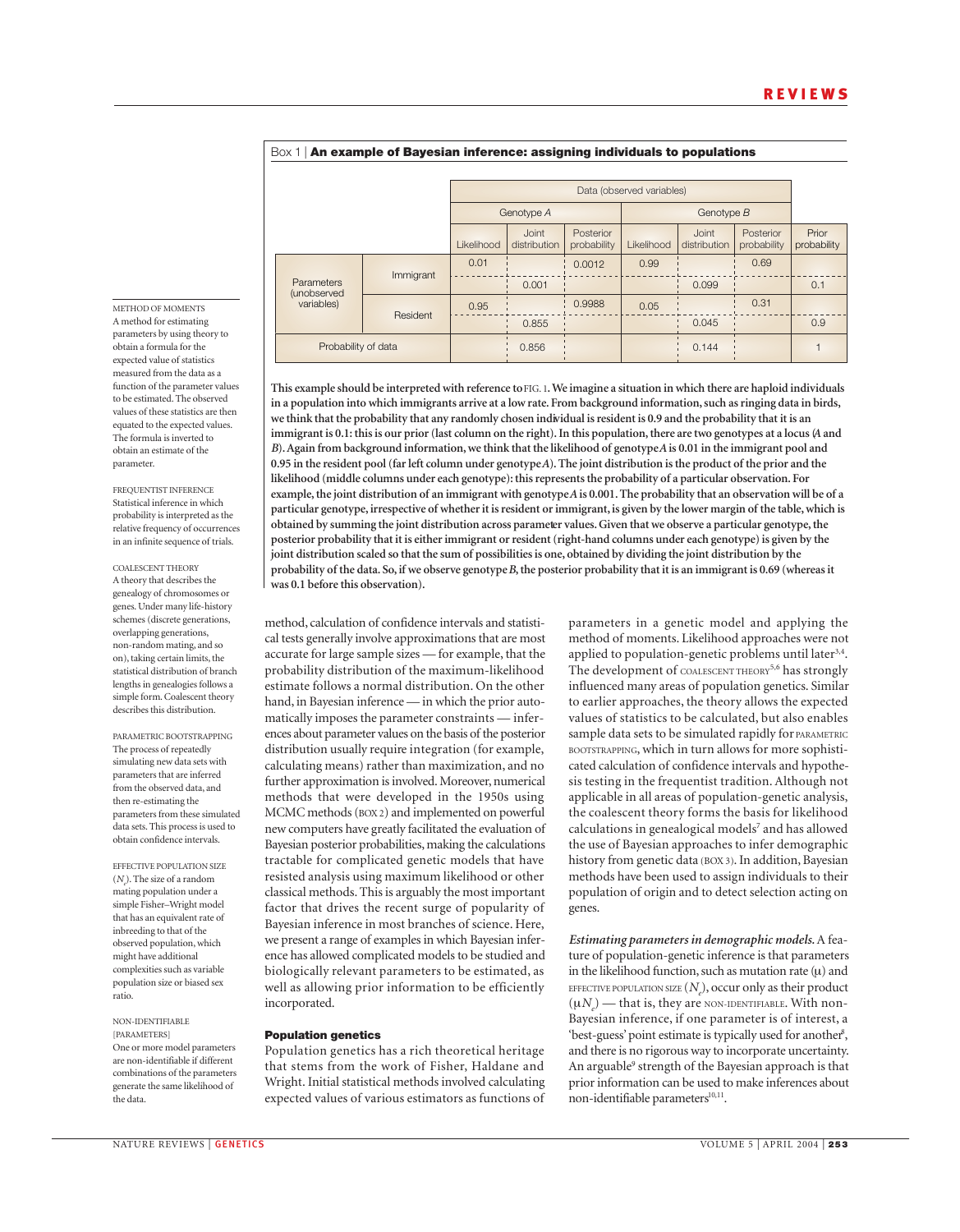#### Box 2 | Markov chain Monte Carlo methods

**Markov chain Monte Carlo (MCMC) describes a class of method that relies on simulating a special type of stochastic process, known as a Markov chain, to study properties of a complicated probability distribution that cannot be easily studied using analytical methods (reviewed in** REF. 95**).A Markov chain generates a series of random variables such that the probability distribution of future states is completely determined by the current state at any point in the chain. Under certain conditions, a Markov chain will have a 'stationary distribution', meaning that if the chain is iterated for a sufficient period, the states it visits will tend to a specific probability distribution that no longer depends on the iteration number or the initial state of the variable. The basic idea that underlies all MCMC methods is to construct a Markov chain with a stationary distribution that is the probability distribution of interest, and then to sample from this distribution to make inferences. In Bayesian analysis, this distribution is usually the joint posterior distribution of one or more parameters. MCMC has also been used for estimating likelihoods and other purposes in maximum-likelihood inference. Monte Carlo refers to the quarter in the principality of Monaco that is famous for its gambling casinos and alludes to the fact that random numbers are generated to simulate the Markov chain: this method has much in common with generating random events (such as rolling a dice) as is done in games of chance. The simplest form of MCMC is Monte Carlo integration.**

#### **Monte Carlo integration**

**The basic idea that underlies Monte Carlo (MC) integration is that properties of random variables (such as the mean) can** be studied by simulating many instances of a variable and analysing the results (reviewed inREF. 96). Each replicate of the **MC simulations is independent and the procedure is therefore equivalent to taking repeated samples from a Markov chain that is 'stationary' at points that are sufficiently separated so that they are not correlated. MC integration has been widely applied in statistical genetics (see, for example,**REF. 97**). The MC simulation method has the advantage that the estimates obtained are unbiased and the standard error of the estimates can be accurately estimated because the simulated random variables are independent and identically distributed. A disadvantage is that with complex multidimensional variables that have a large state space (for example, a range of possible values), enormous numbers of replicate simulations are needed to obtain accurate parameter estimates.**

#### **Metropolis–Hastings algorithm**

**The Metropolis–Hastings (MH) algorithm**98,99 **is similar to the MC simulation procedure in that it aims to sample from a stationary Markov chain to simulate observations from a probability distribution. However, in this case, rather than simulating independent observations from the stationary distribution, it simulates sequential values from the chain until it converges and then samples simulated values at intervals from the chain to mimic independent samples from the stationary distribution. The MH algorithm has the advantage that it can improve the efficiency of simulations when the state space is large because it focuses the simulated variables on values with high probability in the stationary chain. Disadvantages include the fact that in most practical applications, there are no rigorous methods available to determine when the chain has converged or what the optimal intervals between samples are to extract the most information while preserving independence between observations.**

Demographic models often have many parameters and it is conceptually easier to make inferences about them individually, or at most, jointly as pairs. Through the use of marginal posterior distributions, Bayesian analysis deals with this problem simply and flexibly. The classical alternatives are to use point estimates for other parameters or to construct confidence intervals on the basis of profile likelihood<sup>12</sup>. However, in demographic inference, likelihood functions can be complicated and the approximations behind the construction of frequentist confidence intervals are probably not accurate and are technically difficult to apply with a large number of parameters<sup>13,14</sup>. Variability among loci in parameters such as mutation rates can be addressed through the use of HIERARCHICAL BAYESIAN MODELS<sup>15,16</sup> (BOX 4) — for which no classical counterpart is readily available.

As a result of these strengths, Bayesian analysis has in recent years become more prevalent in demographic inference (BOX 5). Computational difficulties can be addressed by improving the efficiency of MCMC methods16, and also through the use of alternatives to MCMC. An example of the latter is what has come to be known as 'APPROXIMATE BAYESIAN COMPUTATION' (ABC)<sup>17</sup>, which in comparisons<sup>18</sup> with the evaluation of the same problem through MCMC<sup>19</sup> can be up to 1,000 times faster, and only slightly less accurate.

*Bayesian assignment methods.*The study of population differences using genetic markers has a long history (reviewed in Cavalli-Sforza *et al.*20). However, it is only relatively recent that methods to assign individuals to populations on the basis of MULTILOCUS GENOTYPES (assignment methods) have been developed. The fundamental equation used in assignment methods calculates the probability of an individual's multilocus genotype given the allele frequencies at different loci in different populations (see BOX 1). The range of practical applications of such assignment tests has proven to be broad. These applications include everything from detecting cryptic population admixture in ASSOCIATION STUDIES<sup>21-24</sup> to detecting population sources of sporadic outbreaks or emerging epidemics<sup>25,26</sup>.

Recently, individual assignment methods have been extended in several new directions. Many of these new applications rely heavily on Bayesian methodologies and MCMC techniques. In particular, several new Bayesian methods have been proposed to allow the combined inference of both the partitioning of individuals into subpopulations and the assignment of individual migrant ancestries<sup>27,28</sup>. Another recently proposed method aims to enable the joint inference of the presence of subpopulations within a larger population and the estimation of traditional fixation indices

#### HIERARCHICAL BAYESIAN MODEL

In a standard Bayesian model, the parameters are drawn from prior distributions, the parameters of which are fixed by the modeller. In a hierarchical model, these parameters, usually referred to as 'hyperparameters', are also free to vary and are themselves drawn from priors, often referred to as 'hyperpriors'. This form of modelling is most useful for data that is composed of exchangeable groups, such as genes, for which the possibility is required that the parameters that describe each group might or might not be the same.

#### APPROXIMATE BAYESIAN COMPUTATION

The data are simplified by representation as a set of summary statistics and simulations used to draw samples from the joint distribution of parameters and summary statistics (that is, the distribution shown in figure 1). The posterior distribution is approximated by estimating the conditional distribution of parameters in the vicinity of the summary statistics that are measured from the data (the vertical dotted line in figure 1) avoiding the need to calculate a likelihood function.

#### MULTILOCUS GENOTYPES The combinations of alleles that are observed when individuals are simultaneously genotyped at two or more genetic marker loci.

#### ASSOCIATION STUDY

If two or more variables have joint outcomes that are more frequent than would be expected by chance (if the two variables were independent), they are associated. An association study statistically examines patterns of co-occurrence of variables, such as genetic variants and disease phenotypes, to identify factors (genes) that might contribute to disease risk.

INBREEDING COEFFICIENT The probability of homozygosity by descent — that is, the probability that a zygote obtains copies of the same ancestral gene from both its parents because they are related.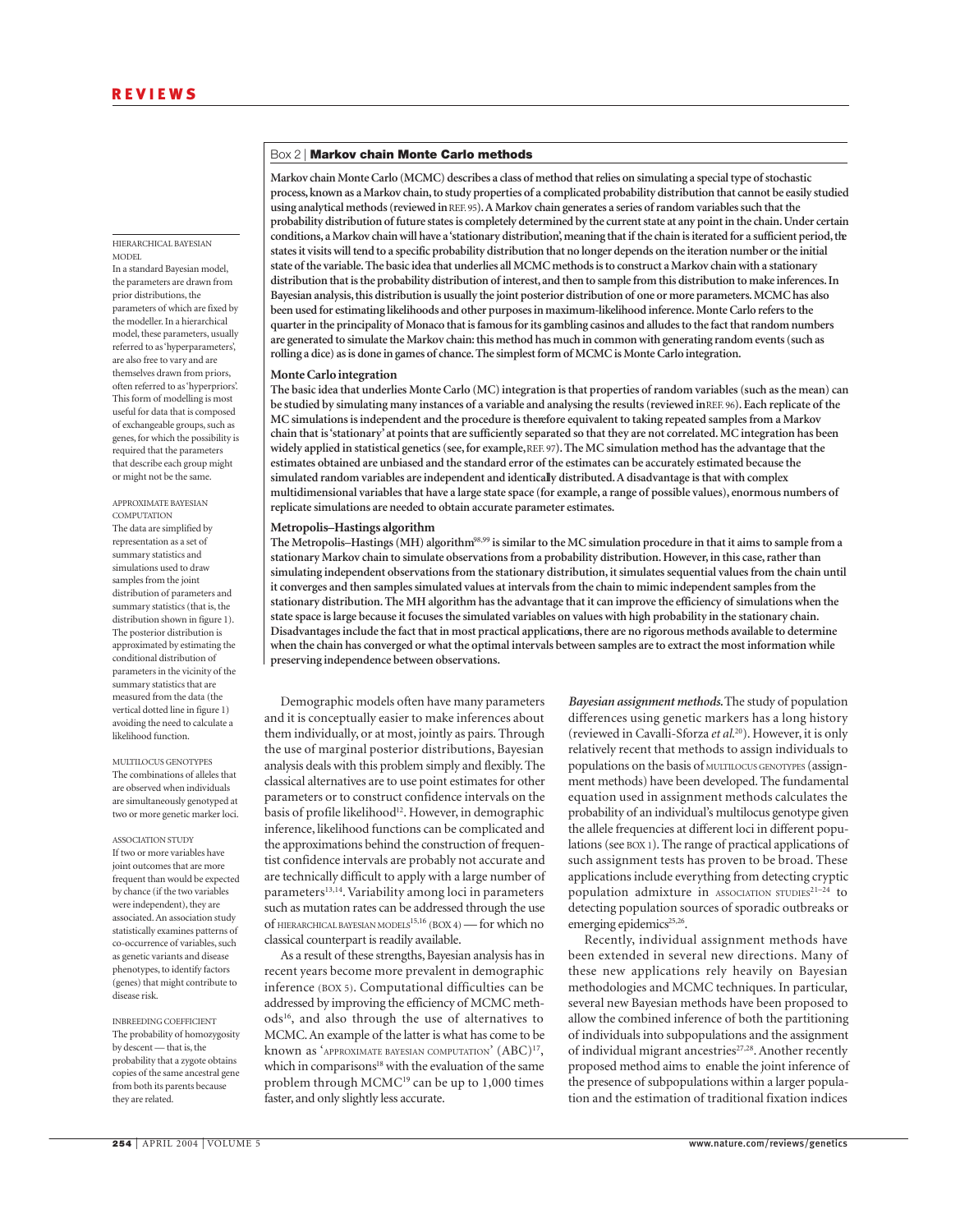#### Box 3 | Use of MCMC to infer parameters in genealogical models

**Markov chain Monte Carlo (MCMC) methods can be used to obtain posterior distributions for demographic parameters, even though it is only possible to calculate likelihoods for individual genealogies. It is assumed that the parameter of interest is twice the product of the effective population** size  $(N_e)$  and mutation rate. **For simplicity, the prior for any parameter value is a constant, and, therefore, the posterior density for a parameter is proportional to the likelihood. From coalescent theory, we can**



**calculate the probability of the data for a specific parameter value and specific genealogy. The MCMC is assumed to have two types of move: changing the parameter value, keeping to the same genealogy and changing the genealogy, keeping the same parameter value. The moves are reversible but those towards higher likelihoods are favoured (represented by the larger arrow heads in the figure). Relative likelihood is indicated by the area of each individual rectangle. The same genealogy is represented by the same colour. The relative likelihood for particular parameter values is the sum of the relative likelihoods of the genealogies, and provided that a representative sample of genealogies is explored, the MCMC will visit parameter values in proportion to their relative likelihood.**

COMPARATIVE METHODS Methods for comparing traits across species to identify trends in character evolution that indicate the effects of natural selection.

EMPIRICAL BAYES PROCEDURE A hierarchical model in which the hyperparameter is not a random variable but is estimated by some other (often classical) means.

HIDDEN MARKOV MODEL This is an enhancement of a Markov chain model, in which the state of each observation is drawn randomly from a distribution, the parameters of which follow a Markov chain. For example, the parameter might be an indicator for whether a DNA region is coding or non-coding, and the observation is the base at each nucleotide.

DYNAMIC PROGRAMMING A large class of programmimg algorithms that are based on breaking a large problem down (if possible) into incremental steps so that, at any given stage, optimal solutions are known sub-problems.

(F statistics29) among and within the identified subpopulations<sup>30</sup>. Finally, a Bayesian MCMC method has been proposed for inferring short-term migration rates (over the past few generations) using individual multilocus genotypes<sup>31</sup>. This method also allows for deviations from the Hardy–Weinberg equilibrium (that is, the genotype proportions expected under random mating) within populations by including a separate INBREEDING COEFFICIENT for each population (the value of the inbreeding coefficient is estimated as part of the MCMC inference procedure). The multidimensional complexity of these models makes maximum-likelihood inference difficult and no comparable maximum-likelihood methods have been developed. Multilocus assignment tests are currently in their infancy, but we expect that within a few years they will become a routinely used tool of biologists in fields as disparate as epidemiology, human gene mapping and behavioural ecology.

*Detecting selection.*Both COMPARATIVE METHODS and population-genetic methods can be used to identify candidate loci that might have been affected by selection<sup>32</sup>. In the case of population-genetic analysis, one idea is to use hierarchical Bayesian demographic models (BOX 4) in which the demographic parameters are allowed to vary among loci to mimic the effects of selection<sup>33,15</sup>. If the posterior probability of zero variance in demographic parameters among loci is itself close to zero, it

is probable that some of these loci have been subject to selection. A similar approach has been used to identify candidates for adaptive selection in subdivided populations<sup>34</sup>. A method for finding the distribution of selective effects among loci has also been described<sup>35</sup>.

Population-genetic methods for detecting selection might be sensitive to the model that is fitted because demographic events, such as bottlenecks, might mimic or mask the effects of selection<sup>36</sup>. More robust inference is possible using sequence data from different species, in which demographic effects are irrelevant because the segregating variants within a population are not being considered36. Analyses at this level focus on the ratio *w* of nucleotide substitutions that leave the amino acid unchanged in the protein to substitutions that result in a change. If all amino-acid replacing substitutions are neutral, this ratio should be equal to one. If they are deleterious, this ratio should be less than one, and if favoured (positive selection), it should be more than one. Based on these principles, a Bayesian approach has been used to identify which codons are under positive selection in a gene<sup>37</sup>. In this approach (an EMPIRICAL BAYES PROCEDURE), maximum likelihood-generated point estimates of phylogenetic parameters are used to calculate the posterior probability that a codon belongs to one of three categories ( $w = 0.1$ , or  $>1$ ). Bayesian phylogenetic methods (see REF. 38) might allow more fully Bayesian estimates of these probabilities.

#### Genomics

*Sequence Analysis.* The non-phylogenetic aspects of sequence analysis have a rich and diverse history of model-based methods<sup>39</sup>, and include an early application of MCMC to a biological problem<sup>40</sup>.

Markov chains or HIDDEN MARKOV MODELS (HMMs) are at the heart of most maximum-likelihood methods of sequence analysis<sup>41</sup>. These methods use DYNAMIC PROGRAMMING to find high-dimensional maximumlikelihood solutions. Some likelihood-based analyses produce scoring functions that involve a Bayesian calculation. For example, the GeneMark software<sup>42</sup>, which is used to annotate prokaryote genomes, calculates the likelihood under several different situations (the probability of the data given that it is coding, non-coding, and so on) and then makes an empirical Bayes calculation to pick between them — similar to that described above for detecting nucleotides under selection.

A rich strand of Bayesian analysis has stemmed from models that assume that the bases at nucleotide positions, or amino-acid residues, are drawn at random from frequency distributions that vary among regions. The inference problem is then to locate the regions, marginal to other parameters such as base composition within and outside regions. In this context, Bayesian methods initially were used to model protein alignment<sup>40-43</sup>, an approach that has been extended to local alignment<sup>44</sup>, and have also been used to identify transcription-factor binding sites<sup>45</sup>. Bayesian modelling based on this approach has been used to obtain the marginal distribution of change points (boundaries of regions) and base compositions along a sequence<sup>46</sup> (see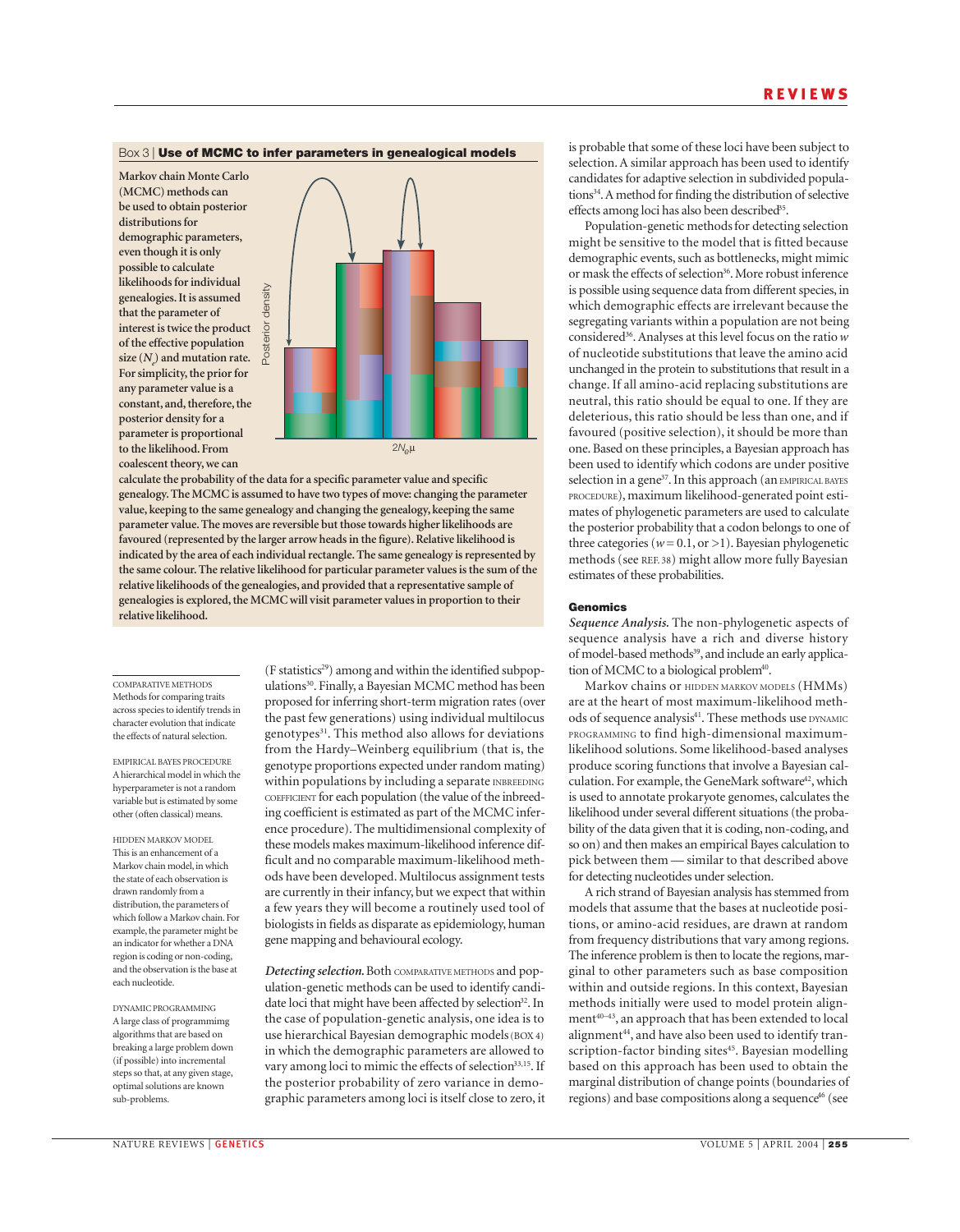## Box 4 | Hierarchical Bayesian models

In a standard Bayesian calculation, as in FIG. 1, the posterior distribution,  $P(\Phi|D)$ , is proportional to  $P(D|\Phi)P(\Phi)$ . For **example,**Φ **might be a mutation rate and** *P***(**Φ**) might be a prior for the mutation rate. Later, however, it might become apparent that the mutation rate varies among loci, and that there are two causes of uncertainty: uncertainty in the 'type' of locus and uncertainty in the mutation rate given that type. Therefore, rather than combine these two sources of uncertainty into** *P***(**Φ**), it is possible to split it into two parts so that** σ **is a parameter that reflects the type of locus and** *P***(**Φ**|**σ**) is the uncertainty in mutation rate given that it is** σ**. Analagously,**Φ **might be variance among replicates in** expression levels in a microarray experiment. Again, the variance might itself vary among genes, specified byσ. In these **cases, Bayesian calculation could be written as** *P***(***D***|**Φ**)***P***(**Φ**|**σ**)***P***(**σ**). The parameter** σ **is then often referred to as a 'hyperparameter' and** *P***(**σ**) as a 'hyperprior'.**

**For data from a single unit, such as a locus, this might not make much difference in the model, depending on how the priors and hyperpriors are specified. However, if the data consist of several different loci, the types of which can be regarded as a random sample from the distribution that is specified by** σ**, we can then make inferences about** σ**, as indicated in the figure. The figure shows the posterior distribution of the parameter**Φ **inferred for three different units (loci/genes), conditional on three different values of the hyperparameter** σ **that controls variability in** Φ **among units. As** σ **becomes smaller (tends to zero; top panel), the posterior distributions of**Φ **for each unit become more similar, resulting in more similar means (shrinkage; compare the range of means indicated with a black horizontal line in the three panels) and a reduction in variance occurs (**BORROWING STRENGTH**; compare the variances of the middle distribution indicated with**



BORROW STRENGTH This is the tendency in a hierarchical Bayesian model for the posterior distributions of parameters among exchangeable units (for example, genes) to become narrower as a result of pooling information across units.

MODEL SELECTION The process of choosing among different models given their posterior probability.

also REF. 47). Maximum-likelihood approaches to a problem such as this are generally restricted in the number of parameters considered, and significance testing is often limited because of the high-dimensional optimizations required<sup>46</sup>. By contrast, the Bayesian approach allows more parameters to be considered (essentially allowing parameters that are assumed to be fixed in maximum-likelihood approaches to vary in the Bayesian analysis), it enables full inference on each parameter and allows more rigorous significance testing through MODEL SELECTION. It is often straightforward to incorporate an HMM model into a MCMC framework<sup>48</sup> (see also REF. 47), and so it is likely that Bayesian analyses for sequence data will become more widespread in future, built on the maximum-likelihood framework.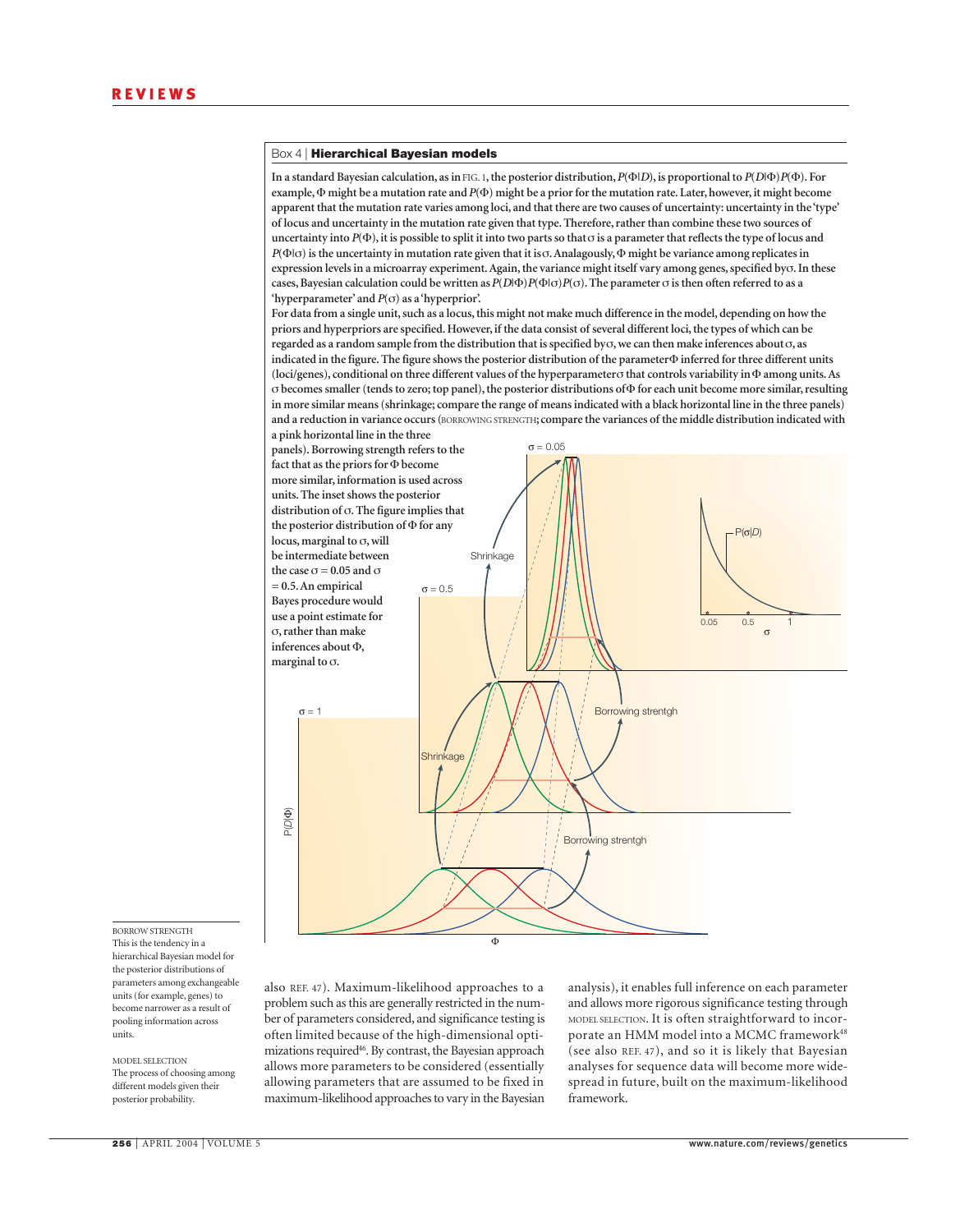#### Box 5 | Examples of Bayesian analysis in demographic inference

#### **Inferring changes in population size**

**The first fully Bayesian genealogical analysis was applied to Y-linked microsatellite (YLM) data**<sup>11</sup>**. Subsequently, there has been interest in inferring population growth. Both approximate Bayesian computation**<sup>100</sup> **and Markov chain Monte Carlo**<sup>19</sup> **approaches have been used for YLM data (these approaches yield similar results**<sup>18</sup>**). Methods for unlinked microsatellite markers have also been developed**33,101**.**

#### **Analysis of population structure**

**Models of populations that diverge and evolve independently without gene flow have been considered both for DNA sequence data**<sup>16</sup> **and also for YLM data**<sup>19</sup>**— the latter allowing complex bifurcating histories to be considered.A method that enables both migration and population splitting for DNA sequence data has also been developed**<sup>13</sup>**. Equilibrium models with a constant level of migration between populations seem not to have been directly addressed (but an option for Bayesian analysis is now available in the distributed package for the maximum-likelihood estimation method inREF. 12).** 

#### **Use of temporal samples**

**Bayesian methods have been developed to deal with genetic data that are taken at different times, allowing for population growth**<sup>102</sup>**.This additional temporal information can remove the problem of non-identifiability of parameters. It is then possible to include ancient DNA data to make more accurate inferences about population demography. The method also has applications in viral epidemiology**<sup>103</sup>**. Furthermore, simpler models can be used**  to estimate effective population size in the short-term monitoring of populations<sup>104</sup>.

*Identification of SNPs*. The Human Genome Project<sup>49,50</sup> has generated an interest in the identification of nucleotide sites that are polymorphic among individuals that is single nucleotide polymorphisms (SNPs). There is a large number of SNPs that potentially could be used as markers that are efficient and inexpensive to genotype. The advantages of SNPs for modelling demographic history are offset by the problems of modelling their ascertainment<sup>14,51</sup>. Typically, SNPs are identified by intensively sequencing a small sample of individuals. However, several factors, such as genotyping errors, can lead to a large number of false positives. This presents an ideal problem for Bayesian modelling in which there are data that can be explained by competing hypotheses, but in which we have prior information with which to make judgements among them.

The details of how the Bayesian approach can be applied will obviously depend on the technical details of how the SNPs are identified. A software package that is widely used in non-human<sup>52</sup> as well as human genotyping is PolyBayes<sup>53</sup> (see REF. 54 for a related approach). Two important problems in the identification of SNPs are the presence of PARALOGOUS sequences and sequencing errors. Bayesian calculations can deal with both these issues sequentially<sup>53</sup>. In the first case, the number of mismatches of a sample sequence from a reference sequence is measured. Using prior information on the average pairwise differences between paralogous sequences versus homologous sequences, the probability of obtaining any given number of mismatches under either hypothesis is calculated to obtain the posterior probability that a sequence is not paralogous to the reference sequence. Sequences in which this posterior probability is higher than some critical value are then selected out. The second stage involves performing another Bayesian calculation using aligned sequences, this time with two competing models: first, that the observed variants are the result of sequencing error, and second, that the observed variants are true polymorphisms. In this case, insertions and deletions are ignored. Initial indications are that this is an efficient

approach: in a large data set of ESTs, this method discarded around 99.9% of cases as false positives (that is, those in which the variation is inferred to be the result of sequencing error) and 60% of the remaining SNPs were confirmed in a subsequent analysis<sup>53</sup>.

*Bayesian haplotype inference through population samples.*The inference of haplotypes (that is, determining the phase of non-allelic polymorphisms) is an important goal for many reasons (see REFS 55–65). Haplotype phase can be determined in several ways, including linkage analysis<sup>55</sup> and direct molecular techniques, but most are too unreliable, too expensive or too time-consuming to be routinely used. Recently, population-genetic techniques have been proposed for inferring haplotype phase using population samples of genotypes<sup>56-59</sup> based on the principle that the distribution of (observed) multilocus genotypes in a random sample of individuals carries information about the underlying distribution of (unobserved) haplotypes.

Bayesian methods<sup>58,59</sup> have been proposed as an alternative to the Expectation-Maximization (EM) algorithm<sup>60</sup> (a maximum-likelihood approach) for inferring haplotypes from population-genetic data because they do not require all the haplotype frequencies to be retained in computer memory and eliminate the computationally expensive maximization step of the EM algorithm. The Bayesian approach seeks to estimate the posterior probability distributions of the population haplotype frequencies, *F*, and/or the individual diplotypes (pairs of haplotypes), *H*, given the sampled genotypes,*G*. This requires that an explicit prior probability distribution for the population haplotype frequencies, Pr(*F*), be specified. Niu *et al.*<sup>58</sup> use an arbitrary distribution for *F*, whereas Stephens *et al.*<sup>59</sup> use a distribution that is loosely based on a population-genetic (coalescent) model. Although the methods of Stephens *et al.* and Niu *et al.* differ in many of the details, the basic approach is similar.

A shortcoming of current applications of haplotypeinference algorithms is that the resulting haplotypes are often used directly in subsequent studies (for example,

**PARALOGOUS** This refers to sequences that have arisen by duplications within a single genome.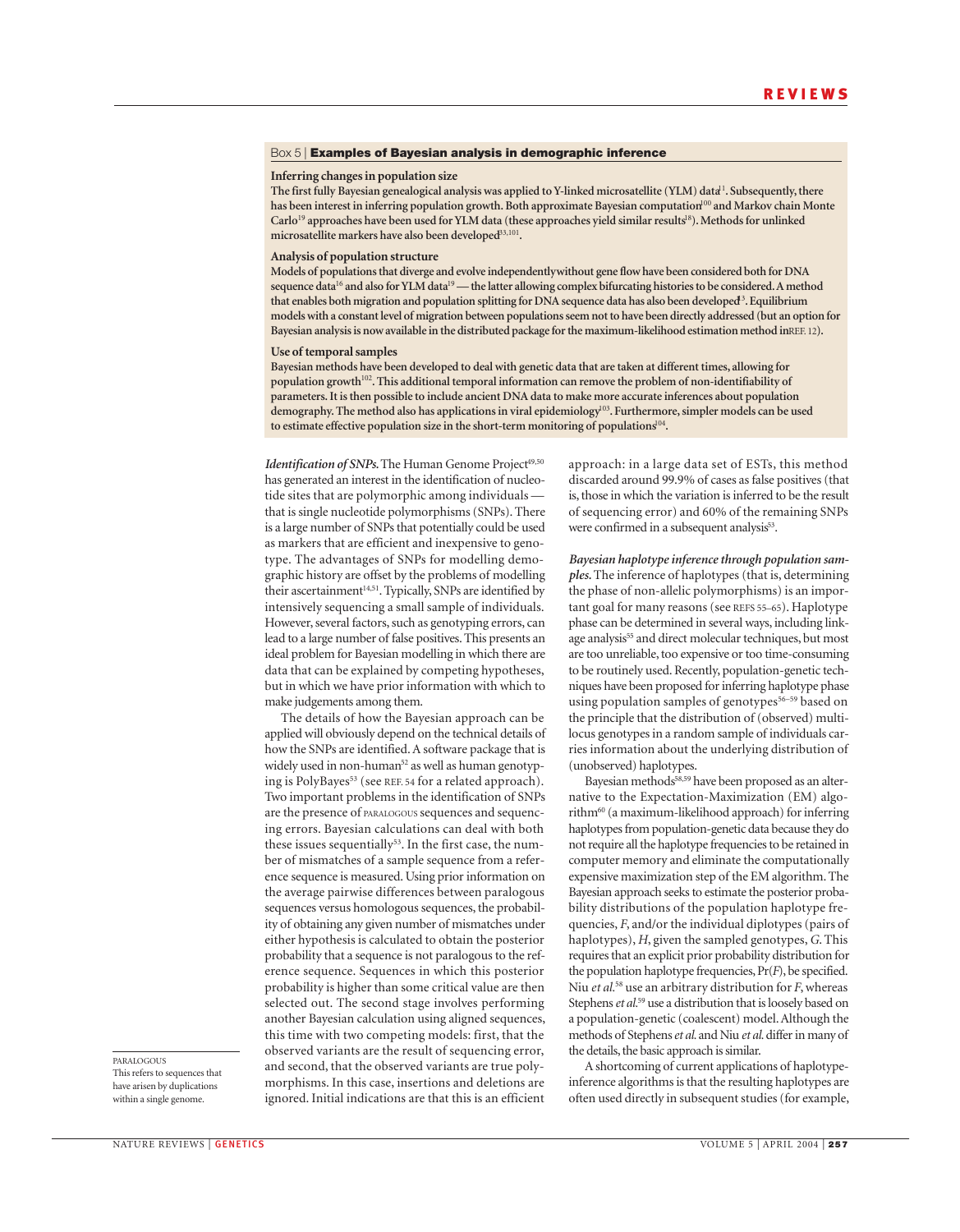ELSTON–STEWART ALGORITHM An iterative algorithm for linkage mapping. The algorithm calculates the likelihood of marker genotypes on a pedigree. Calculations on the basis of the algorithm are efficient for relatively large families, but its application is typically limited to a small number of markers.

#### LANDER–GREEN–KRUGYLAK ALGORITHM

An iterative algorithm that is used for linkage mapping. It iteratively calculates the likelihood across markers on a chromosome, rather than across families, as in the Elston–Stewart algorithm. This allows efficient calculation of pedigree likelihoods for small families with many linked markers.

case–control tests for disease–haplotype associations) without accounting for the uncertainty of the individual's inferred haplotypes. In other words, a point estimate of the individual haplotype is treated as an observation in carrying out such tests and this can make the test outcome unreliable if the posterior distribution of haplotypes is not highly concentrated. New methods are needed for carrying out tests of association, and so on, that integrate over the posterior probability distribution of haplotypes and thereby explicitly take account of uncertain phase in carrying out the test.A likelihood ratio test for differences in haplotype frequencies between cases and controls has been proposed by Slatkin and Excoffier<sup>61</sup>, but equivalent Bayesian methods have yet to be developed.

*Inferring levels of gene expression and regulation.*The introduction of methods for measuring levels of gene expression on the basis of DNA/RNA hybridization has provoked substantial interest in the statistical problems that arise<sup>62</sup>. Bayesian statisticians have taken on the challenge of this showcase area in droves, although many of these studies remain in the statistical journals. Although interesting statistical problems are raised in the actual processing of signals from hybridization data<sup>63</sup>, the questions that have attracted most attention are: which genes are affected by treatments (for example, tissues and times after treatment, and so on), and what is the model structure that best characterizes expression patterns?

Two issues are important when evaluating the effect of treatment on expression level: making maximum use of the information among genes to model variability

#### Box 6 | Analysis of complex traits and quantitative trait locus mapping

**Complex genetic traits, such as body weight or height and many human diseases (for example,type II diabetes and schizophrenia), are determined by the combined influences of multiple genes and the environment. Such polygenic traits are often referred to as 'quantitative' because they are most often measured traits that have a more or less continuous distribution in the population. Genes that have a major effect on a quantitative trait are known as quantitative trait loci (QTLs). A common goal of much research in animal and plant genetics, as well as in human-disease genetics, is to map QTLs to regions of chromosomes in the hope that the causal loci might ultimately be identified by positional cloning. In animal populations, QTL mapping has been carried out for many years using controlled crosses. In humans, controlled crosses are not possible (for obvious reasons) and existing pedigrees must instead be used to map the loci through linkage analysis. Mapping through pedigrees has recently become popular in agricultural and livestock genetics as well.**

**One serious problem that is encountered when attempting to map QTLs through pedigree analysis is that the QTLs that influence human diseases, or other traits, often have low penetrance (penetrance refers to the probability that an individual who carries one or more copies of the gene has the disease/trait). Low penetrance greatly reduces the power of linkage analysis**<sup>55</sup>**.The size of the pedigrees can be increased to compensate for this reduction in power. However, maximum-likelihood methods for multipoint linkage analysis that use the** ELSTON–STEWART ALGORITHM105 **or the** LANDER–GREEN–KRUGYLAK ALGORITHM106,107 **are limited to either a small number of linked loci or fewer than approximately a dozen individuals per pedigree, respectively. Recently, Markov chain Monte Carlo methods for carrying out linkage analysis under complex models of inheritance have been developed**108,109**.The methods seem promising in that they allow much larger pedigrees to be analysed for many linked loci. Several of the most recently developed methods are Bayesian (reviewed by** REF. 110**) owing to the fact that the complex multidimensional space of the pedigree analysis problem with complex traits has limited progress for maximum-likelihood methods.**

among replicate experiments using a particular gene, and minimizing the false-positive and false-negative rates. In the first case, the idea is that with limited replication, it is difficult to be sure whether an observed difference is significant or not; therefore, we need to use the information from other genes. This can be achieved using a hierarchical Bayesian model, in which it is possible to borrow strength from different genes (BOX 4): a partially Bayesian treatment along these lines has already been proposed<sup>64</sup>. These and similar methods would then use a sequential *p*-value method to minimize the number of false positives (for example, see REF. 65). Alternatively, a more fully Bayesian method is possible66,67, in which the affected genes are picked out through model selection. The advantage of this approach is that great flexibility can be introduced into deciding the level of stringency of discrimination<sup>68</sup>.

Microarray studies are often used to group genes that show similar patterns of expression with different treatments. Traditionally, non-parametric ordination or clustering techniques have been used<sup>69</sup>. The advantage of applying Bayesian modelling instead is that it is then possible to carry out statistical tests and obtain confidence bounds on particular groupings, which are not easily obtained using the classical approaches. One approach, which models time-series gene-expression data using regression in a Bayesian framework, defines partitions in which genes have the same regression parameters, and then hierarchically clusters expression patterns on the basis of the posterior probability of partitions, starting with an initial state in which each gene belongs to its own partition<sup>70</sup>.

#### Human genetics

The rapid expansion of human genetic data during the past few decades is unprecedented. The Human Genome Project produced a genetic blueprint of our chromosomes<sup>49,50</sup> and documented similarities and differences between individuals; the current haplotype map project (HapMap; see online links box) seeks to further characterize the distribution of nucleotide polymorphisms across chromosomes in human populations $71$ . These data present new opportunities to identify genes that are involved in human diseases, for both simple single-gene disorders, such as cystic fibrosis, and complex disorders that are caused by multiple genes and the environment, such as schizophrenia (reviewed in REF. 72; see BOX 6). Genetic marker polymorphisms in human populations can be used to identify genes or genomic regions that are associated with diseases and to aid in the positional cloning of a disease mutation. These objectives require complex statistical modelling, and Bayesian inference has made more rigorous statistical methods feasible in both areas.

*Association mapping.*Association-mapping methods attempt to locate disease mutations by detecting associations between the incidence of a genetic polymorphism and that of a disease (reviewed in REF. 73). Often referred to as 'case–control studies', such methods have seen widespread application to disease studies using genetic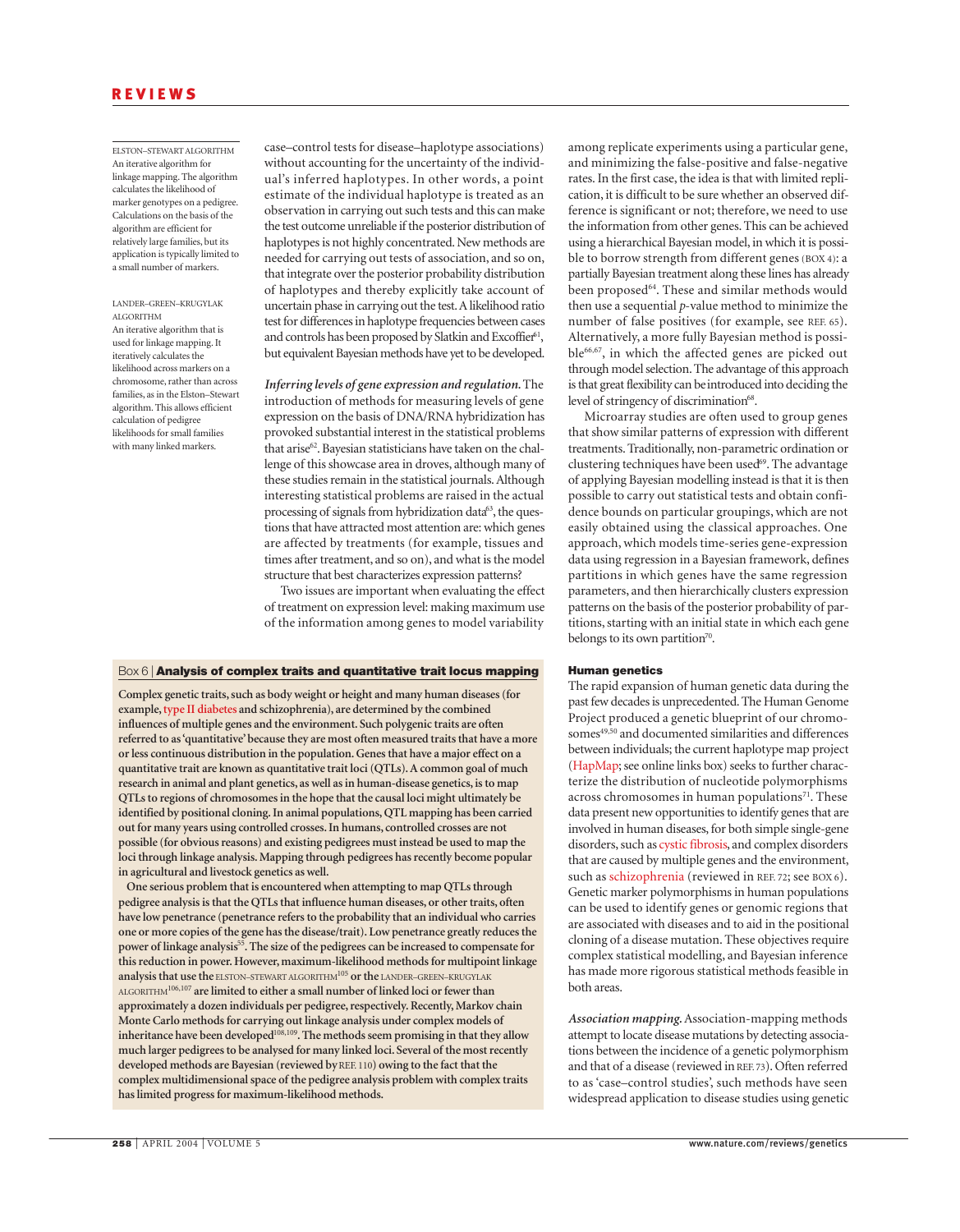markers in recent years. Association studies that rely on linkage disequilibrium might provide a new tool for mapping genes that influence complex diseases (reviewed in REF. 74).

Although association methods have been shown to be potentially more powerful than linkage analysis for detecting genes that influence complex disease in some circumstances, they are plagued by false-positive results for various reasons<sup>73</sup>. One source of false-positive associations is population stratification. If a disease mutation and a particular marker allele both happen to have an increased, or decreased, frequency in some particular population (for example, owing to random effects such as joint genetic drift to a higher, or lower, frequency of susceptibility alleles and other non-causal alleles, or as a result of confounding variables such as environmental effects), the allele and the disease might seem to be associated; however, the allele is really a marker of population affiliation rather than being linked to a disease locus and is therefore a false association.

In the early 1990s, FAMILY-BASED ASSOCIATION TESTS (FBATs), such as the transmission disequilibrium test<sup> $75$ </sup>, were proposed to allow association studies to be carried out in the presence of population stratification. The basic idea was to examine trios of parents and an affected offspring and to use the non-transmitted alleles from parents as controls and the transmitted alleles as cases. This procedure insures that the proper control allele is used in each comparison even in cases in which the parental mating represents admixture between populations. The currently available FBATs have several shortcomings. First, they test the composite null hypothesis of either no linkage or no association. In many cases, either linkage or association might be of specific interest. Second, the methods do not readily allow information from other prior linkage or association studies to be incorporated into the test. Recently, a Bayesian FBAT has been proposed as a potential solution<sup>76</sup>. The new method combines the likelihood function for FBATs developed by Sham and Curtis<sup>77</sup> with flexible prior probability densities for model parameters such as the recombination fraction between the disease and marker loci that allow either uninformative (uniform) or informative priors to be used depending on the available information. Standard techniques for model testing, based on the BAYES FACTOR, are then used to directly test specific hypotheses about linkage, and so on.

An alternative way to correct for the effects of population stratification in association analyses is to examine unlinked genetic markers (so-called 'genomic controls') to correct for population subdivision in association studies<sup>21</sup>. Multilocus assignment tests developed in recent years<sup>78,79</sup> have been applied to the problem of association mapping in admixed populations $2^{1,22}$ . These methods have at least two limitations: they were not specifically developed for mapping susceptibility alleles that influence complex traits, and they do not adequately account for the statistical uncertainty of genomic ancestries and admixture proportions. Several Bayesian approaches have been proposed that attempt to correct for these deficiencies. Sillanpaa *et al.*<sup>80</sup> proposed a fully

Bayesian approach for association-based quantitative trait locus mapping using unlinked neutral markers as genomic controls. More recently, Hoggart *et al.*<sup>81</sup> proposed a hybrid Bayesian–classical method that uses MCMC to integrate over uncertain admixture proportions and uncertain numbers of founding populations that are involved in an admixture, with a classical generalized linear model approach used to specify trait values.

*Fine-mapping of disease-susceptibility genes.* In the 1980s, the first genome-wide genetic markers were developed using restriction fragment length polymorphisms (RFLPs). This allowed disease genes to be assigned to specific chromosomal intervals using pedigree-based linkage analysis and raised the possibility of positionally cloning a disease gene. The size of a candidate interval defined by linkage analysis (determined by the number of informative meioses) is typically 1 Mb or more, however, which is much larger than could be sequenced using 1980s technologies. One solution is to genotype polymorphic markers that span the candidate region among unrelated individuals. In this way,'ancestral' haplotypes that are shared between disease chromosomes can be detected and used to further narrow the candidate region<sup>82,83</sup>. The basic idea is that disease mutations arise on particular chromosomes that carry specific haplotypes, and ancestral recombination increasingly disrupts haplotype sharing in regions that are further from the disease-mutation location<sup>84</sup>. Because alleles at markers near a disease mutation are in greater linkage disequilibrium (LD) than those further away, this technique has come to be known as LD MAPPING.

Early methods for LD mapping could only be used for pairwise analyses using single-linked genetic markers the basic approach was to solve for the expected fraction of non-recombinant haplotypes under a simple demographic model and then to use this result to derive an estimate of the disease location assuming a Poisson recombination process on the candidate interval<sup>85</sup>. Subsequent methods used parametric models based on coalescent theory that were more realistic for human populations and solved for the maximum-likelihood estimate of the disease-mutation position (reviewed in REF. 86). As the models were made more realistic, and attempts were made to include factors such as multiple linked markers and genetic heterogeneity (for example, multiple disease alleles), it became increasingly difficult to derive tractable maximum-likelihood estimates. Bayesian methods that use MCMC offer a potentially powerful alternative for such analyses. These methods allow integratation (average) over nuisance parameters such as the unknown genealogy (coalescent tree) and ancestral haplotypes that underlie a sample of disease (and control) chromosomes<sup>87,88</sup>, and over the unknown ages of disease mutations<sup>89</sup>. These new methods also allow the direct use of multilocus haplotypes or genotypes $90,91$  and have been extended to allow the incorporation of additional genomic information into LD mapping through the prior for the disease location. Rannala and Reeve<sup>87</sup> used information from an annotated human genome sequence (National Center for Biotechnology

#### FAMILY-BASED ASSOCIATION **TESTS**

A general class of genetic association tests that uses families with one or more affected children as the observations rather than unrelated cases and controls. The analysis treats the allele that is transmitted to (one or more) affected children from each parent as the 'case'and the untransmitted allele is treated as the 'control'to avoid the influence of population subdivision.

#### BAYES FACTOR

The ratio of the prior probabilities of the null versus the alternative hypotheses over the ratio of the posterior probabilities. This can be interpreted as the relative odds that the hypothesis is true before and after examining the data. If the prior odds are equal, this simplifies to become the likelihood ratio.

#### LD MAPPING

A procedure for fine-scale localization to a region of a chromosome of a mutation that causes a detectable phenotype (often a disease) by use of linkage disequilibrium between the phenotype that is induced by the mutation and markers that are located near the mutation on the chromosome.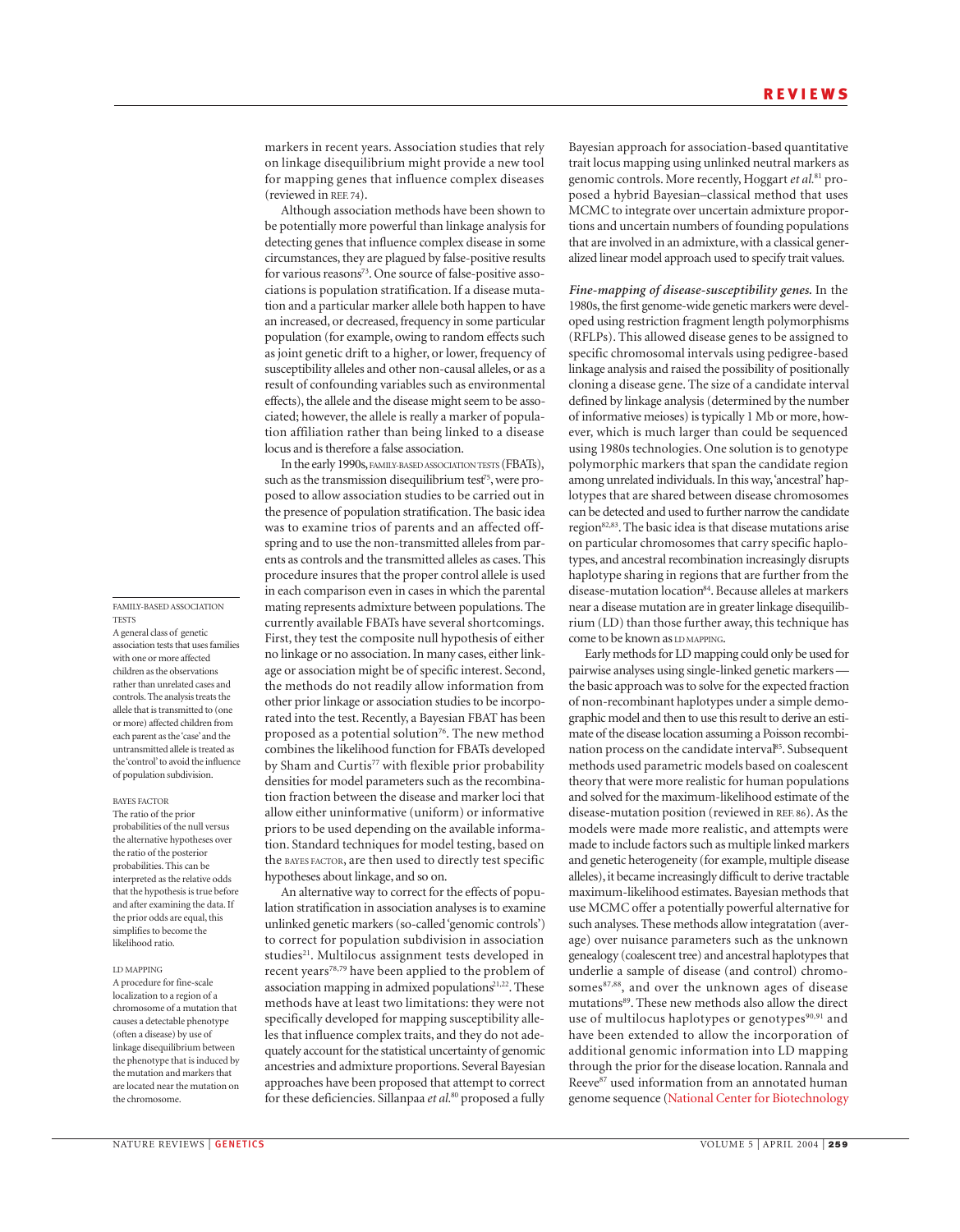**CONVERGENCE** The inexorable tendency for a mathematical function to approach some particular value (or set of values) with increasing *n*. In the case of Markov chain Monte Carlo,*n* is the number of simulation replicates and the values that the chain approaches are the posterior probabilities.

Information (NCBI); see online links box) and the Human Gene Mutation Database (HGMD; see online links box) to modify prior probabilities for the location of a novel disease mutation taking account of the likelihood that disease mutations reside in introns, exons or noncoding DNA. Other innovations made possible by the Bayesian approach include the direct use of genotype data, rather than haplotypes<sup>90,91</sup>, by integrating over possible haplotypes in the MCMC algorithm. Allelic heterogeneity can also be modelled using so-called 'shattered coalescent' methods that model independent disease mutations as having separate underlying genealogies88.

#### Prospects and caveats

The enormous flexibility of the Bayesian approach, illustrated by the examples given in this article, also points to the need for rigorous model testing. In frequentist inference, a common practice has been to simulate large numbers (thousands) of test data sets in which the true parameter values are known, and then measure the bias, mean squared error and coverage of the estimates. Such a method sits uneasily within the Bayesian model, but is often the simplest way to compare with frequentist approaches<sup>18</sup>. For model-checking in Bayesian inference, it has been suggested that parameters should be drawn from the posterior distribution and then used to simulate other data sets<sup>2</sup>. This is the posterior predictive distribution — the distribution of other data sets given the observed data set. Summary statistics measured in the real data can then be compared with those in the simulated data to see whether the model is reasonable. However, in practice this approach has seldom been taken. Similarly, although it is important to check

the sensitivity of the model to the priors, in complicated hierarchical models it is generally unfeasible to systematically examine the effect of different priors on the many parameters in the model.Another issue for studies based on MCMC is the problem of assessing CONVERGENCE, which can be particularly acute for models with a variable number of dimensions. Generally, most Bayesian methods are slow, which provides a strong disincentive for anything more than rudimentary model-checking.

Current trends indicate that modifications to standard MCMC methods will be increasingly explored<sup>92</sup>. For cases in which there are a large number of parameters that are not of interest (such as genealogical history in population-genetic models) and only a few that are of interest, the ABC18,17 approach seems particularly promising. It is also a 'democratizing' method in that it will attract, for example, biologists, who enjoy computer simulation but have little background in probability, into converting their favourite simulation into a tool for inference. Another burgeoning area, not covered in this review, is the use of Bayesian networks for combining the results from different analyses on the same data sets<sup>93,94</sup>. It could, however, be argued that such approaches, although useful and commercially advantageous, are technical fixes that do not easily lend themselves to scientific enquiry. By contrast, the methods described here are based on probabilistic models of the processes that give rise to a pattern. They have parameters that bear some relation to quantities that could in principle be measured and tested. At the moment, the Bayesian revolution is in its earliest phase, and it will be some time yet before the dust has settled and we can judge which are the most promising avenues for exploration.

- 1. Shoemaker, J. S., Painter, I. S. & Weir, B. S. Bayesian statistics in genetics: a guide for the uninitiated. *Trends Genet.* **15**, 354–358 (1999).
- 2. Gelman, A., Carlin, J. B., Stern, H. S. & Rubin, D. B. *Bayesian Data Analysis* (Chapman and Hall, London, 1995). 3. Cavalli-Sforza, L. L. & Edwards, A. W. F. Phylogenetic
- analysis: models and estimation procedures. *Evolution* **32**, 550–570 (1967).
- 4. Ewens, W. J. The sampling theory of selectively neutral alleles. *Theor. Popul. Biol.* **3**, 87–112 (1972). **The first use of a sampling distribution in population genetics. This paper anticipates modern approaches, such as the coalescent theory, that model the** sampling distribution of chromosomes.<br>Kingman, J. F. C. The coalescent. Stochasti
- 5. Kingman, J. F. C. The coalescent. *Stochastic Process. Appl.* **13**, 235–248 (1982).
- 6. Hudson, R. R. Properties of a neutral allele model with intragenic recombination. *Theor. Popul. Biol.* **23**, 183–201 (1983).
- 7. Felsenstein, J. Estimating effective population size from samples of sequences: inefficiency of pairwise and segregating sites as compared to phylogenetic estimates. *Genet. Res.* **59**, 139–147 (1992).
- 8. Griffiths, R. C. & Tavaré, S. Ancestral inference in population genetics. *Statistical Sci.* **9**, 307–319 (1994). 9. Markovtsova, L., Marjoram, P. & Tavaré, S. The effect of rate
- variation on ancestral inference in the coalescent. *Genetics* **156**, 1427–1436 (2000).
- 10. Tavaré, S., Balding D. J., Griffiths, R. C. & Donnelly, P. Inferring coalescence times from DNA sequence data. *Genetics* **145**, 505–518 (1997).
- 11. Wilson, I. J. & Balding, D. J. Genealogical inference from microsatellite data. *Genetics* **150**, 499–510 (1998). **An early paper that uses MCMC to carry out a fully Bayesian analysis of population-genetic data.**
- 12. Beerli, P. & Felsenstein, J. Maximum likelihood estimation of a migration matrix and effective population sizes in *n* subpopulations by using a coalescent approach. *Proc. Natl Acad. Sci. USA* **98**, 4563–4568 (2001).
- 13. Nielsen, R. & Wakeley, J. Distinguishing migration from isolation: a Markov chain Monte Carlo approach. *Genetics* **158**, 885–896 (2001).
- 14. Wakeley, J., Nielsen, R., Liu-Cordero, S. N. & Ardlie, K. The discovery of single-nucleotide polymorphisms and inferences about human demographic history. *Am. J. Hum. Genet.* **69**, 1332–1347 (2001).
- 15. Storz, J. F., Beaumont, M. A. & Alberts, S. C. Genetic evidence for long-term population decline in a savannahdwelling primate: inferences from a hierarchical Bayesian model. *Mol. Biol. Evol.* **19**, 1981–1990 (2002).
- 16. Rannala, B. & Yang, Z. Bayes estimation of species divergence times and ancestral population sizes using DNA sequences from multiple loci. *Genetics* **164**, 1645–1656 (2003).
- 17. Marjoram, P., Molitor, J., Plagnol, V. & Tavaré, S. Markov chain Monte Carlo without likelihoods. *Proc. Natl Acad. Sci. USA* **100**, 15324–15328 (2003).
- 18. Beaumont, M. A., Zhang, W., & Balding, D. J. Approximate Bayesian computation in population genetics. *Genetics* **162**, 2025–2035 (2002).
- 19. Wilson, I. J., Weale, M. E. & Balding, D. J. Inferences from DNA data: population histories, evolutionary processes and forensic match probabilities. *J. Roy. Stat. Soc. A Sta.* **166**, 155–188 (2003).
- 20. Cavalli-Sforza, L. L., Menozzi, P., & Piazza, A. *The History and Geography of Human Genes* (Princeton Univ. Press, Princeton, 1994).
- 21. Devlin, B. & Roeder, K. Genomic control for association studies. *Biometrics* **55**, 997–1004 (1999).
- 22. Pritchard, J. K. & Rosenberg, N. A. Use of unlinked genetic markers to detect population stratification in association studies. *Am. J. Hum. Genet.* **65**, 220–228 (1999).
- 23. Pritchard, J. K., Stephens, M., Rosenberg, N. A. & Donnelly, P. Association mapping in structured populations. *Am. J. Hum. Genet.* **67**, 170–181 (2000).
- 24. Pritchard, J. K. & Donnelly, P. Case–control studies of association in structured or admixed populations. *Theor. Popul. Biol.* **60**, 227–237 (2001).
- 25. Davies, N., Villablanca, F. X. & Roderick, G. K. Bioinvasions of the medfly *Ceratitis capitata*: source estimation using DNA sequences at multiple intron loci. *Genetics* **153**, 351–360 (1999).
- 26. Bonizzoni, M. *et al.* Microsatellite analysis of medfly bioinfestations in California. *Mol. Ecol.* **10**, 2515–2524
- (2001). 27. Pritchard, J. K., Stephens, M. & Donnelly, P. Inference of population structure using multilocus genotype data. *Genetics* **155**, 945–959 (2000). **An influential paper in the development of Bayesian methods to study cryptic population structure. The program described in it, Structure, has been widely**
- **used in molecular ecology.** 28. Dawson, K. J. & Belkhir, K. A Bayesian approach to the
- identification of panmictic populations and the assignment of individuals. *Genet. Res.* **78**, 59–77 (2001). 29. Wright, S. *Evolution and the Genetics of Populations: The*
- *Theory of Gene Frequencies* (Chicago Univ. Press, Chicago, 1969).
- 30. Corander, J., Waldmann, P. & Sillanpaa, M. J. Bayesian analysis of genetic differentiation between populations. *Genetics* **163**, 367–374 (2003).
- 31. Wilson, G. A. & Rannala, B. Bayesian inference of recent migration rates using multilocus genotypes. *Genetics* **163**, 1177–1191 (2003).
- 32. Bamshad, M. & Wooding, S. P. Signatures of natural selection in the human genome. *Nature Rev. Genet.* **4**, 99–111 (2003).
- 33. Storz, J. F. & Beaumont, M. A. Testing for genetic evidence of population expansion and contraction: an empirical analysis of microsatellite DNA variation using a hierarchical Bayesian model. *Evolution* **56**, 154–166 (2002). 34. Beaumont, M. A. & Balding, D. J. Identifying adaptive genetic
- divergence among populations from genome scans. *Mol.*
- *Ecol.* (in the press). 35. Bustamante, C. D., Nielsen, R. & Hartl, D. L. Maximum likelihood and Bayesian methods for estimating the distribution of selective effects among classes of mutations using DNA polymorphism data. *Theor. Popul. Biol.* **63**, 91–103 (2003).